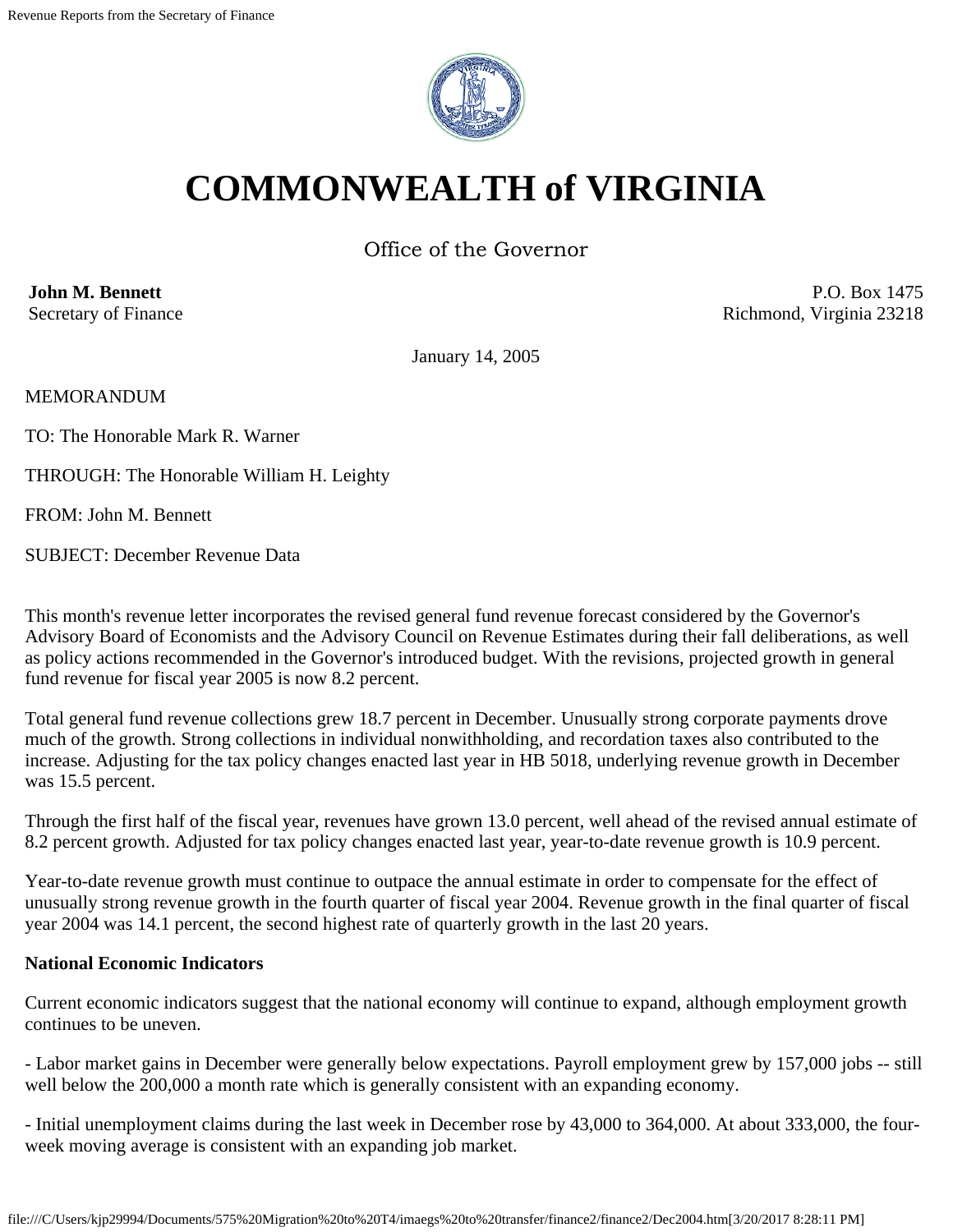- The manufacturing sector continues to expand. The Institute of Supply Management index increased 0.8 to 58.6 in December. A sharp increase in new orders drove the growth, suggesting production should increase in the coming months.

- After five monthly declines, the Conference Board's index of leading indicators rose 0.2 percent in November. Six of the ten components comprising the index rose, with stock market performance accounting for much of the growth.

- The Conference Board's index of consumer confidence jumped to 102.3 in December, reversing declines in the four previous months. Both the expectations and the present situation components improved.

- The consumer price index rose 0.2 percent in November. Core inflation also rose 0.2 percent for the month, with an annualized rate of 2.2 percent.

- As expected, the Federal Reserve raised the federal funds rate by another 25 basis points to 2.25 percent at its December meeting.

## **Virginia Economy**

In Virginia, payroll employment grew by 2.0 percent in November compared with the same month a year ago. Northern Virginia payrolls grew by 2.7 percent, followed by Richmond-Petersburg with 1.6 percent, and Hampton Roads with 1.0 percent growth. The slowest job growth was in the Western Region, with a 0.8 percent gain. The unemployment rate in November fell to 3.1 percent.

The Virginia Leading Economic Index fell 0.2 percent in November. The U.S. Leading Index made the only positive contribution, while the state components drove the index down. Virginia auto registrations and building permits fell, and initial claims for unemployment increased. On a regional basis, the indexes for Hampton Roads, Lynchburg, and Danville grew in November. The Northern Virginia index remained flat, and indexes fell in the other four major metropolitan areas of the Commonwealth.

## **December Revenue Collections**

Total general fund revenues grew 18.7 percent in December, driven by strong growth in corporate income taxes, individual nonwithholding, and recordation taxes. Healthy growth in sales taxes also contributed. Year-to-date growth through December is 13.0 percent, well ahead of the revised annual estimate of 8.2 percent.

*Individual Income Tax Withholding (62% of general fund revenues):* Collections of payroll withholding taxes grew 6.5 percent in December. Year-to-date withholding growth is 7.8 percent -- ahead of the 6.4 percent growth required to meet the revised annual forecast.

*Individual Income Tax Nonwithholding (12% of general fund revenues):* Collections of nonwithholding jumped 21.2 percent from December of last year. Year-to-date collections in this source are up 23.8 percent from the same period last year -- well ahead of the revised estimate of 7.1 percent growth.

December growth in nonwithholding can be distorted by the timing of payments. Taxpayers have until January 15 to submit their fourth estimated payment for tax year 2004. Payment patterns in prior years have shown large swings between December and January. Strong receipts in December are often followed by marked weakness in January and vice versa. A clearer assessment of collections will be possible at the end of January, when all payments have been received.

*Individual Income Tax Refunds:* Refunds this month totaled \$13.0 million, compared with \$23.3 million in December of last year. Through the first half of the fiscal year, refunds are \$10.0 million above the same period last year. Refund growth of 6.3 percent is tracking very close to the annual estimate of 6.5 percent. The income tax filing season begins during the last part of January, so more meaningful analysis of refund activity will be conducted in the next few months.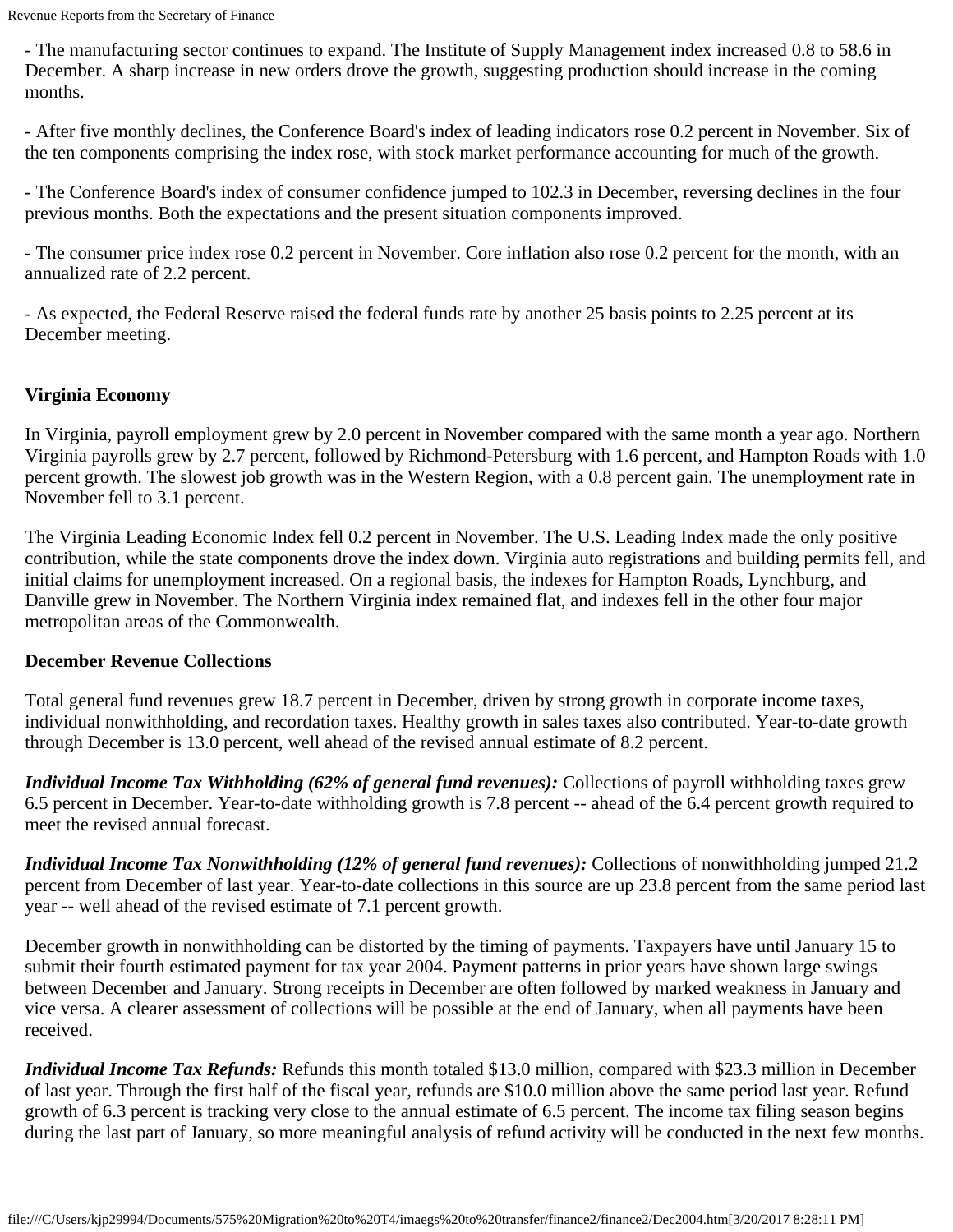*Sales Tax (22% of general fund revenues):* Collections of sales and use taxes grew 17.3 percent in December. Year-todate growth of 12.9 percent is lagging the revised forecast of 14.7 percent. The increase in the sales tax rate, which was effective September 1, is boosting apparent growth. Adjusting for the rate increase, collections were up 9.4 percent for the month and 8.6 percent year-to-date.

As with individual nonwithholding, January receipts are necessary to accurately assess growth in this source, since a large part of holiday sales tax collections will be received in January.

*Corporate Income Tax (3% of general fund revenues):* Corporate income tax payments surged in December, with \$111.1 million in collections compared with \$38.2 million in December of last year. Estimated payments were substantially higher than last year and refunds were significantly lower.

Monthly growth can be distorted this time of year, since November and December are both significant months for processing extension returns for corporations. Taking November and December together, estimated payments totaled \$177.6 million in November and December of this year, compared with \$102.5 million last year. Total refunds were \$56.7 million this year, compared with \$75.8 million over the same two months last year.

Over the first half of the fiscal year, corporate income tax collections have grown 63.6 percent compared with the same period last year - substantially ahead of the revised forecast of 12.5 percent growth.

January is also an important month for corporate income tax collections, with payments due from retailers.

### **Other Revenue Sources**

The following list provides data on December collections for other revenue sources:

|                                                | <b>Year-to-Date</b> | <b>Required to</b><br><b>Meet Estimate</b> |
|------------------------------------------------|---------------------|--------------------------------------------|
| Insurance Premiums Tax (3.0% GF revenues)      | 9.9%                | 8.5%                                       |
| ABC Taxes (1.1% GF revenues)                   | 3.5%                | $0.1\%$                                    |
| Public Service Corporations (0.7% GF revenues) | $-3.9\%$            | 0.6%                                       |
| Interest Income (0.7% GF revenues)             | 20.3%               | 12.4%                                      |

*All Other Revenue:* All Other Revenue grew 31.4 percent in December -- \$84.9 million compared with \$64.6 million in December of last year. Collections in the largest component of All Other Revenue -- wills, suits, deeds and contract fees -- grew 94.9 percent. Of the \$53.2 million collected in this source, \$47.6 million was recordation tax receipts. Adjusting for the rate increase effective last September 1, recordation tax collections grew by 21.2 percent. Year-to-date, collections of all other revenue are 28.3 percent above the same period last year -- ahead of the revised estimate of 9.0 percent growth.

*Lottery Revenues:* In December, Lottery net income decreased 8.6 percent over last year due to unusually high Pick 3 and Pick 4 payouts during the month, and slightly lower sales. Although year-to-date growth of 5.8 percent is above the annual revenue estimate of 3.8 percent, sales and profits lag nearly two percent below the growth projected for the first half of the fiscal year. To meet the fiscal year 2005 annual forecast, sales will need to be stronger than the forecast for the last half of the year, which already requires five percent growth over last year's record-breaking results.

#### **Summary**

Total general fund revenue collections grew 18.7 percent in December. Strong collections in corporate income and individual nonwithholding, as well as recordation taxes, drove the increase. Adjusting for rate increases in sales and